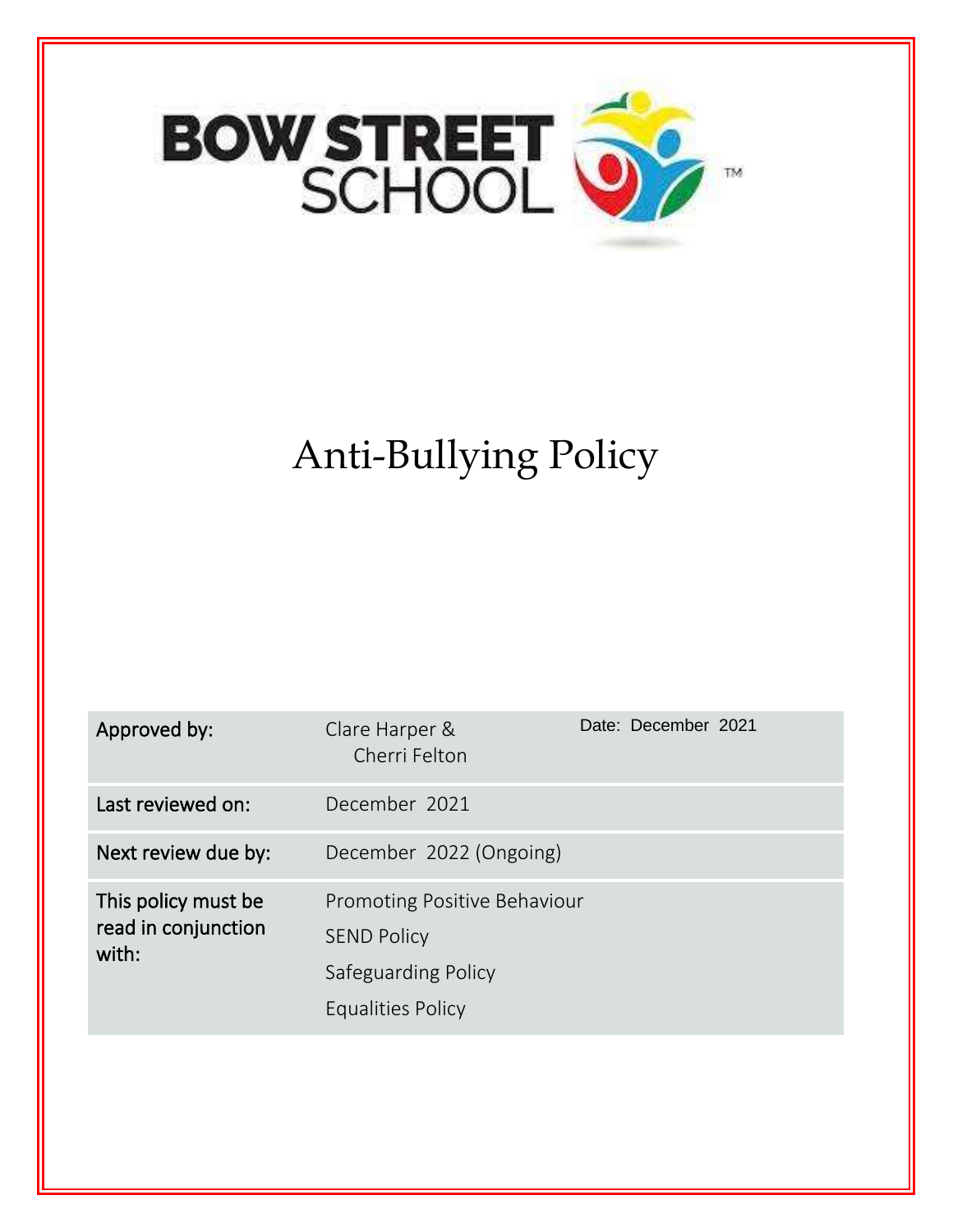### **Contents**

| Contents                                    | Page 1         |
|---------------------------------------------|----------------|
| Aims                                        | Page 2         |
| National and Legal Framework                | Page 2 -3      |
| Aims and Objectives                         | Page 2         |
| What is bullying                            | Page 4-5       |
| How we manage bullying at Bow Street School | Page 6         |
| Responsibility for the Policy and Procedure | Page 6-9       |
| Training for school staff                   | Page 10        |
| Incidents                                   | Page 10        |
| Raising awareness                           | Page 10-<br>11 |
| Monitoring the Effectiveness of the Policy  | Page 12        |
| Bullying Incident report form (Appendix 1)  | Page 13-<br>14 |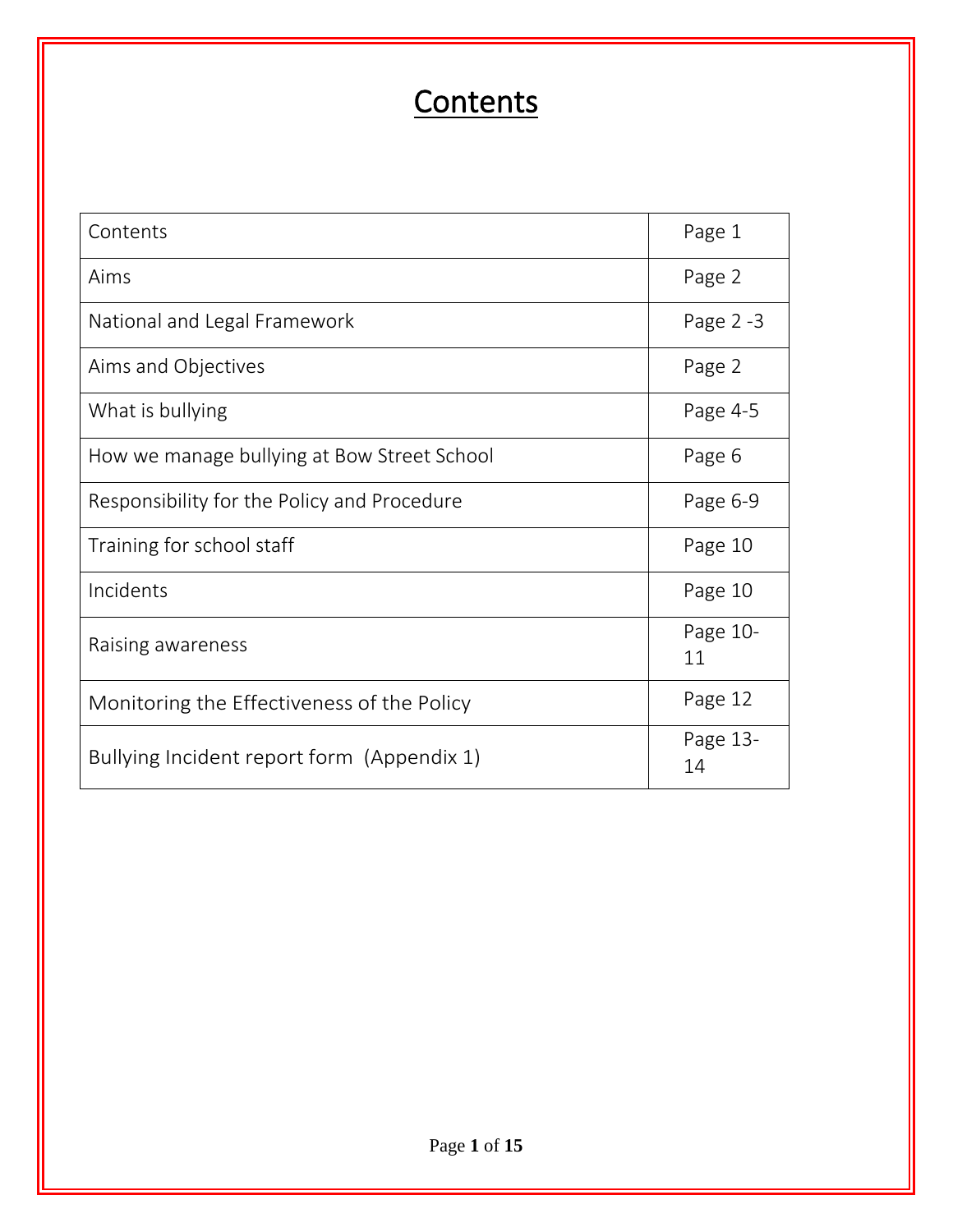#### Aims

This policy aims to ensure that all those connected with Bow Street School are protected from bullying behaviour. The ongoing and long-term aim of the policy is to reduce the number of students who experience bullying through increasing awareness of such behaviour and its causes, as well as highlighting the consequences for students, staff, parents and carers and other individuals that make up the school community. We aim to help students find and put into practice a series of solutions to the problem of bullying. The policy also aims to ensure that individual cases of bullying will be dealt with consistently and in a constructive and fair manner when they occur. Procedures for dealing with bullying are clearly set out so that all members of the school community know what they can expect from the school and what the school expects of them.

#### National and Legal Framework

We acknowledge the DFE advice on preventing bullying 2017.

We have a duty of care to protect pupils from bullying as part of our responsibility to provide a safe, secure, caring and friendly school environment for all the children in order to protect them from those who wish to deliberately hurt them either physically or emotionally. We believe all our safeguarding procedures are in line with Sections 3(5) and 87(1) of the Children Act 1989 and Section 157 of the Education Act 2002 and that we promote the welfare of all children in our care.

The aim is supported through the other key themes of:

- 'Be healthy': sustaining positive mental health;
- 'Enjoy and achieve': enjoying the social experience provided in various settings and that achievement is not inhibited;
- Making a positive contribution': developing positive relationships; and
- 'Achieve economic wellbeing': taking positive relationships into the workplace.

Under no circumstances will we tolerate any form of bullying, and all incidents of bullying will be dealt with promptly and effectively.

We wish to work closely with pupils and parent/carer(s) and to hear their views and opinions, as we acknowledge and support Article 12 of the United Nations Convention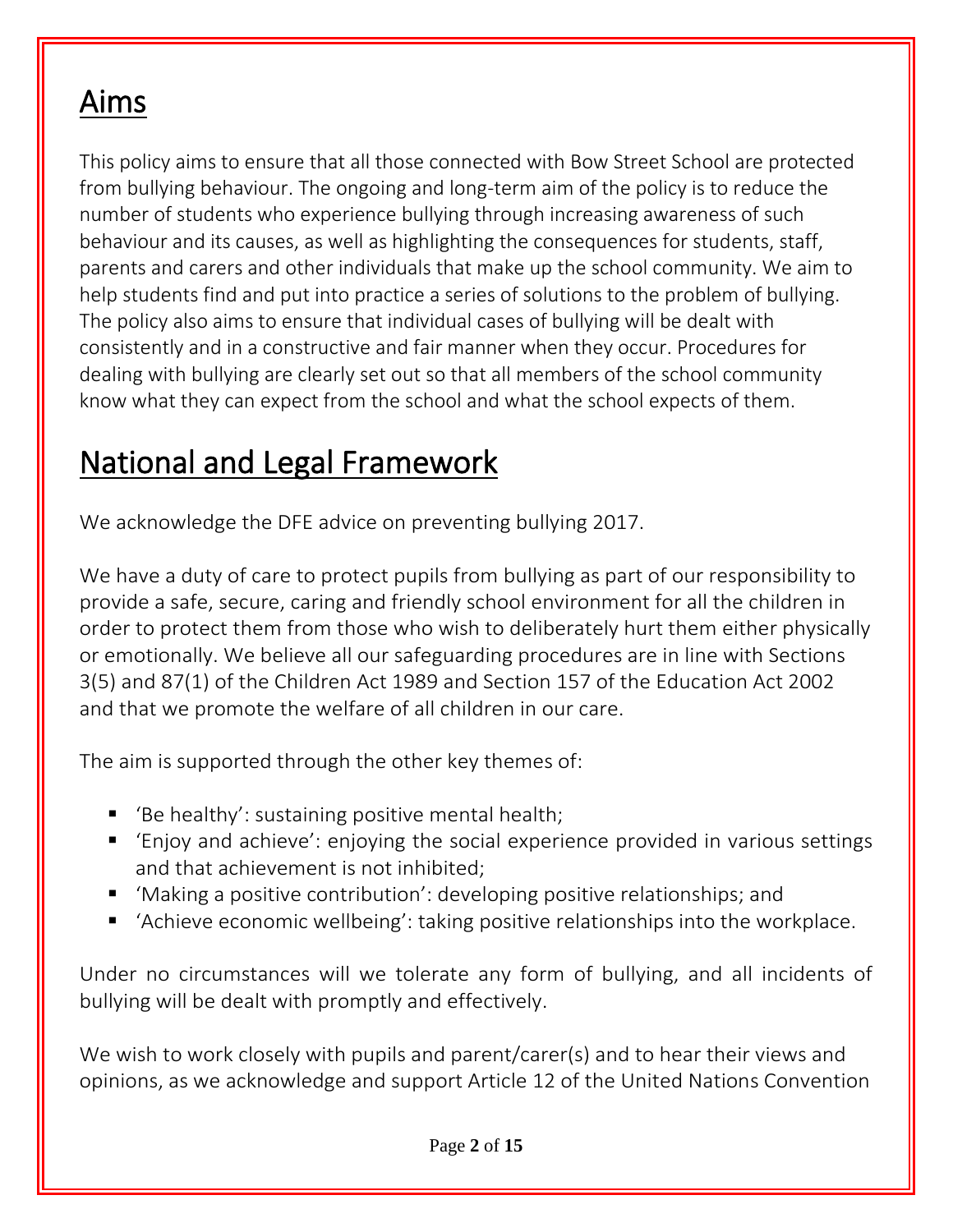on the Rights of the Child that children should be encouraged to form and to express their views.

We as a school community have a commitment to promote equality. Therefore, an equality impact assessment has been undertaken and we believe this policy is in line with the Equality Act 2010.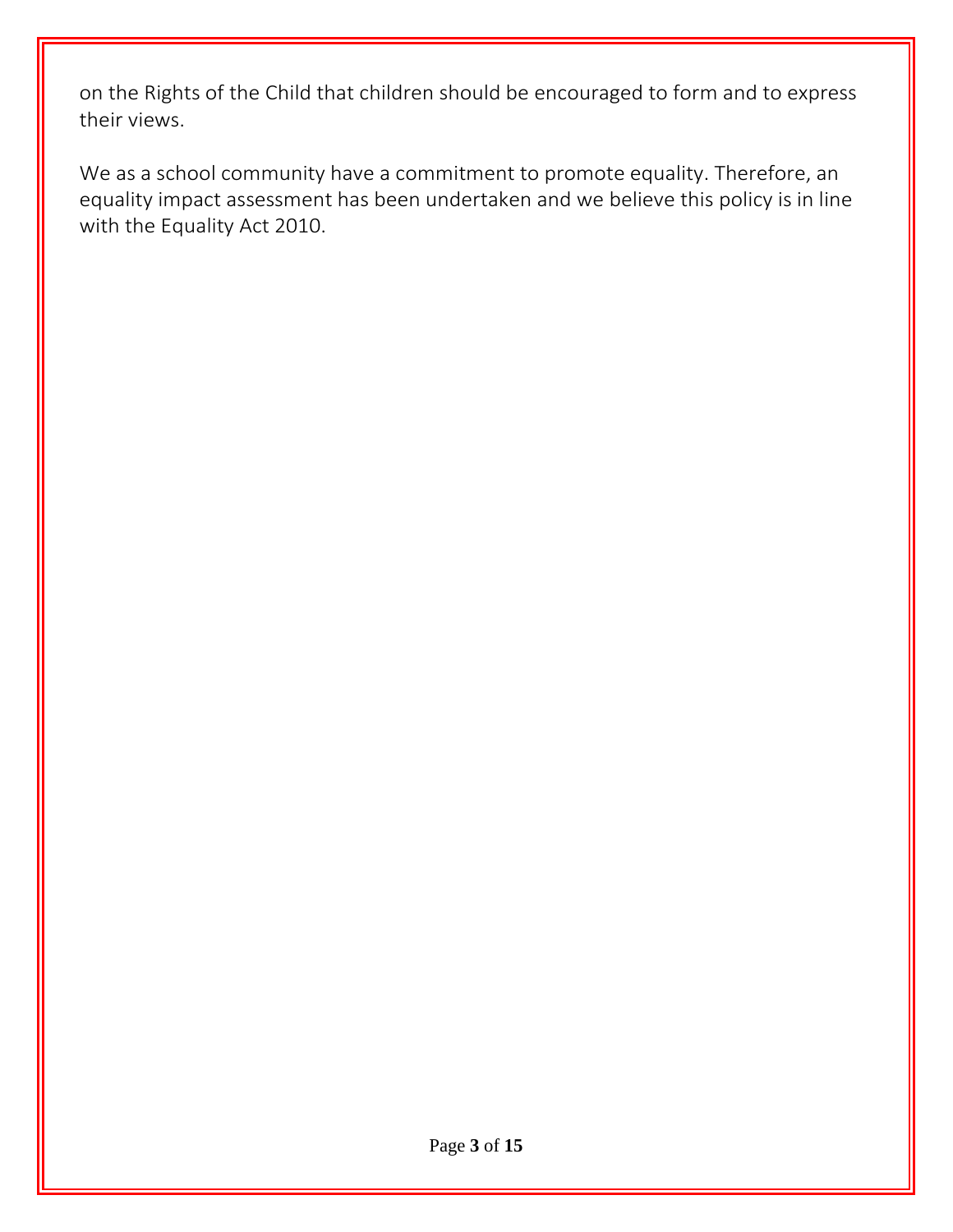## Aims and Objectives

- To develop a school environment that is both safe and secure for all pupils.
- All Teachers and staff should know what bullying is, and what the school policy is on bullying, and follow it when bullying is reported.
- All pupils, parents and carer(s) should know what the school policy is on bullying, and what they should do if bullying arises.
- To have in place established systems that will deal with incidents of bullying.
- To develop confident children who will notify staff of any incident of bullying.
- To inform everyone connected with the school of the school's anti-bullying policy.
- To work with other schools to share good practice in order to improve this policy.

## What is bullying?

Bullying is when one or more people physically, emotionally, verbally or psychologically hurt or cause harm to a person who is in a weaker position than him/her/them, and so is less able to defend himself/herself/ themselves. Bullying usually happens over a period of time, and consists of a series of different incidents.

Different types of bullying include:

- Physical hitting, kicking, spitting, tripping someone up, stealing/damaging someone's belongings, etc.
- Verbal name calling, insulting a person's family, threats of physical violence, spreading rumours, constantly putting a person down.
- Emotional/psychological excluding someone from a group, humiliation.
- Racist insulting language/gestures based on a person's actual or perceived ethnic origin or faith, name-calling, graffiti, racially-motivated violence.
- Sexual sexually insulting language/gestures, name-calling, graffiti, unwanted physical contact.
- Homophobic insulting language/gestures based on a person's actual or perceived sexuality, name-calling, graffiti, homophobic violence.
- Cyber bullying by text message, bullying on the internet (in chat rooms, on bulletin boards), instant messaging services, emails and other social forums such as Facebook, hate websites.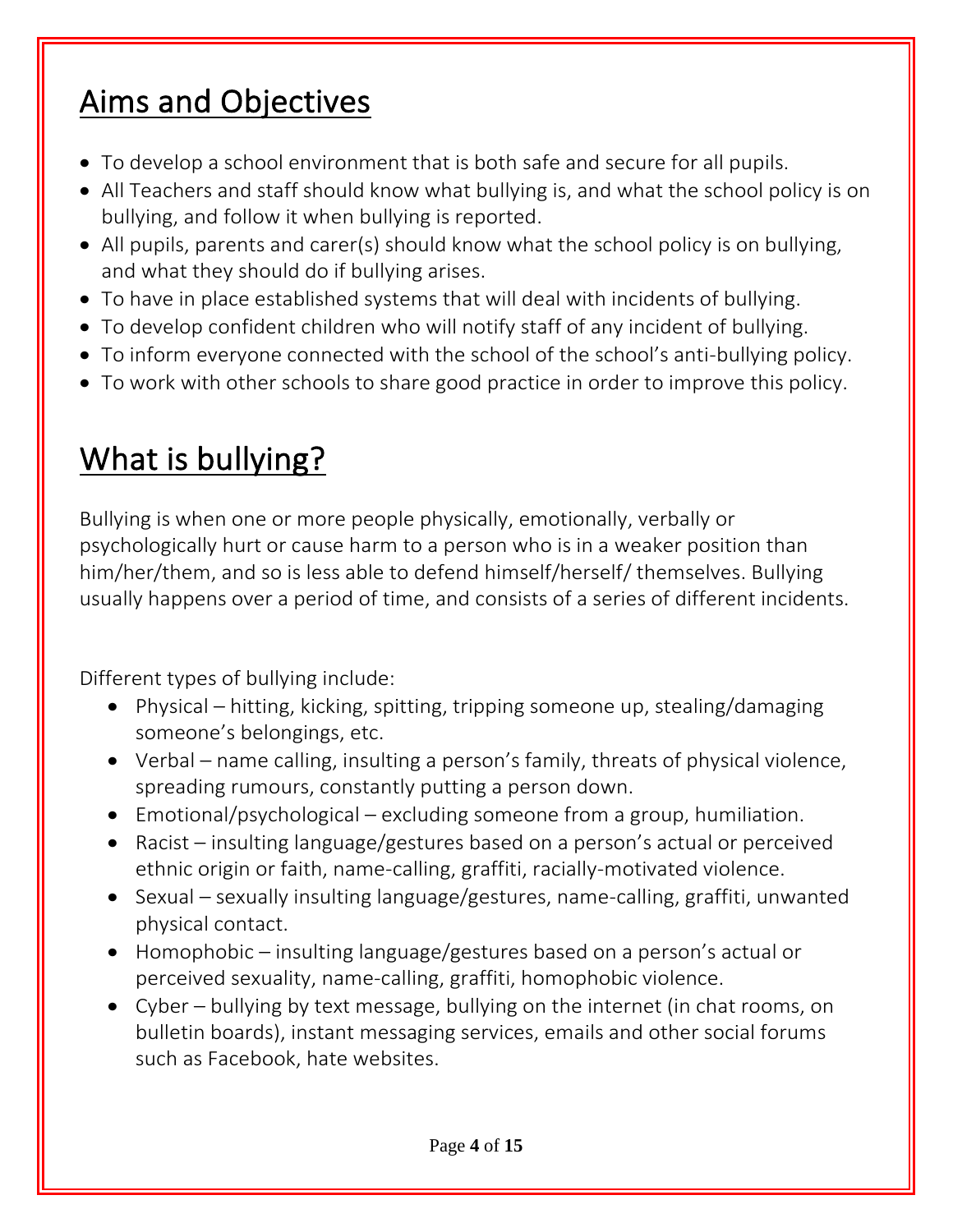| <b>TYPE OF BULLYING</b>                                                                                                                                                       | <b>DEFINITION</b>                                                                                                                                                                      |
|-------------------------------------------------------------------------------------------------------------------------------------------------------------------------------|----------------------------------------------------------------------------------------------------------------------------------------------------------------------------------------|
| Emotional                                                                                                                                                                     | Being unfriendly, excluding, tormenting                                                                                                                                                |
| Physical                                                                                                                                                                      | Hitting, kicking, pushing, taking another's belongings, any<br>use of violence                                                                                                         |
| Prejudice-based and<br>discriminatory, including:<br>$\bullet$ Racial<br>• Faith-based<br>• Gendered (sexist)<br>• Homophobic/biphobic<br>• Transphobic<br>• Disability-based | Taunts, gestures, graffiti or physical abuse focused on a<br>particular characteristic (e.g. gender, race, sexuality)                                                                  |
| Sexual                                                                                                                                                                        | Explicit sexual remarks, display of sexual material, sexual<br>gestures, unwanted physical attention, comments about<br>sexual reputation or performance, or inappropriate<br>touching |
| Direct or indirect verbal                                                                                                                                                     | Name-calling, sarcasm, spreading rumours, teasing                                                                                                                                      |
| Cyber-bullying                                                                                                                                                                | Bullying that takes place online, such as through social<br>networking sites, messaging apps or gaming sites                                                                           |

This is not an exhaustive list as bullying can take list of different forms.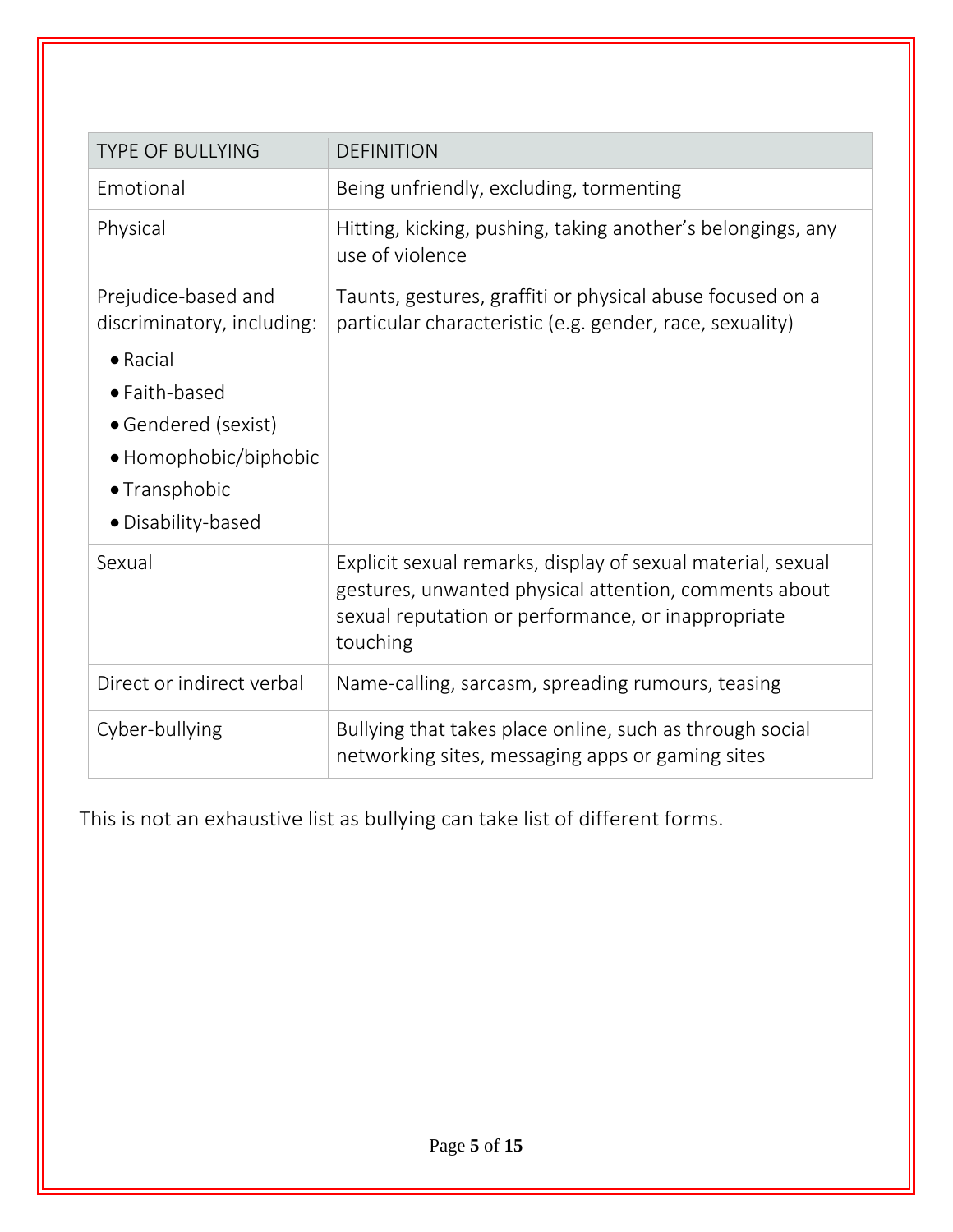#### How we manage Bullying at Bow Street Independent Special School:

- When bullying is reported it will be taken seriously.
- Staff will work with the young person who is being bullied to help them feel safe and find responses to bullying that work.
- Staff will work with the young person or people who are bullying to change their bullying behaviour.
- Wherever possible, staff will work with the parents/carers of any pupil who is being bullied to support and encourage that pupil in finding solutions to the bullying.
- Wherever possible, staff will work with the parents/carers of any pupil who is carrying out bullying to support and encourage that pupil in finding alternatives to their bullying behaviour.
- Excluding pupils from Bow Street School is a last resort. If particularly serious victimisation, abuse and intimidation, or physical bullying against any other person belonging to the school community is reported, those pupils who carried out the bullying will have to be 'Fixed Term Excluded' from Bow Street School while the report is investigated and solutions are sought. If the solutions have no effect, or if the bullying was so severe that it would be harmful to the rest of the school community to allow the excluded pupil to return, he/she may have to be permanently excluded.
- All bullying incidents are recorded on a bullying log/record sheet and documented on other paperwork where appropriate.

## Responsibility for the Policy and Procedure

## Role of the Headteacher

Under Section 157 of the Education and Inspections Act 2006 the Headteacher has a duty to encourage good behaviour, the respect for others and to prevent all forms of bullying among pupils.

Therefore, the Headteacher will:

- implement this policy;
- ensure that all school personnel are aware of the policy;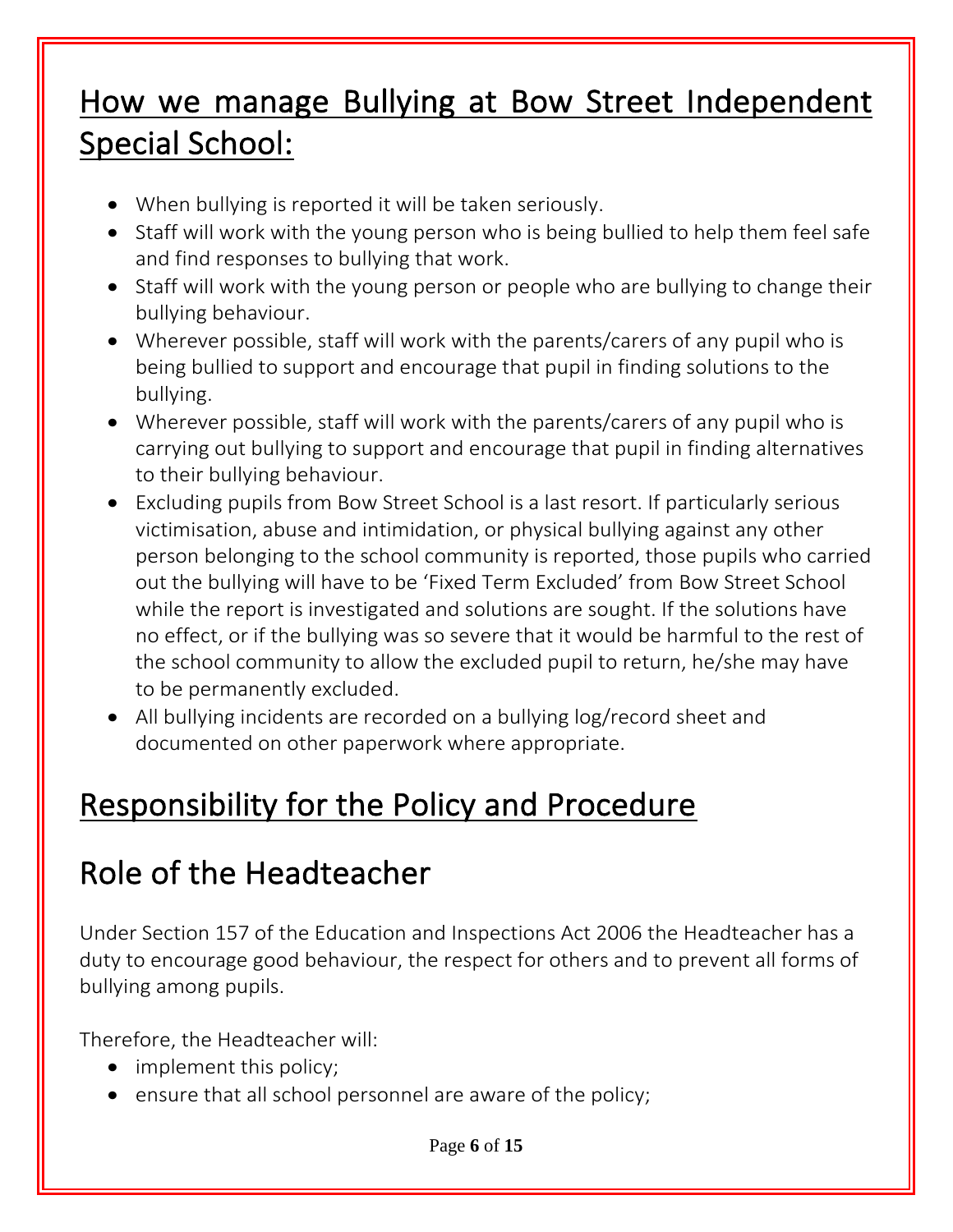- work to create a safe, secure, caring and friendly school environment for all children;
- ensure that all pupils understand that bullying is wrong through PSHE and school assemblies;
- ensure that all parents/carers are aware of this policy and that we do not tolerate bullying;
- respond to and deal with all incidents of bullying;
- keep records of all incidents of bullying;
- work closely with the proprietor to ensure effective implementation of the anti – bullying strategy are used.
- provide leadership and vision in respect of equality;
- provide guidance, support and training to all staff; and
- monitor the effectiveness of this policy.

## Role of the Proprietor

The coordinator will:

- lead the development of this policy throughout the school;
- work closely with the Headteacher and the rest of the school community.
- provide guidance and support to all school personnel to understand the signs or behaviour of someone being bullied;
- work with children to determine those parts of the school where they do not feel safe;
- keep up-to-date with new developments and resources;
- provide training for all staff on induction and when the need arises;
- help counsel children who have been bullied and those who demonstrate bullying behaviour;
- review and monitor the policies and procedures.

## Role of School staff

School personnel will:

- comply with this policy;
- be aware of the signs of bullying in order to prevent bullying taking place;
- take all forms of bullying seriously;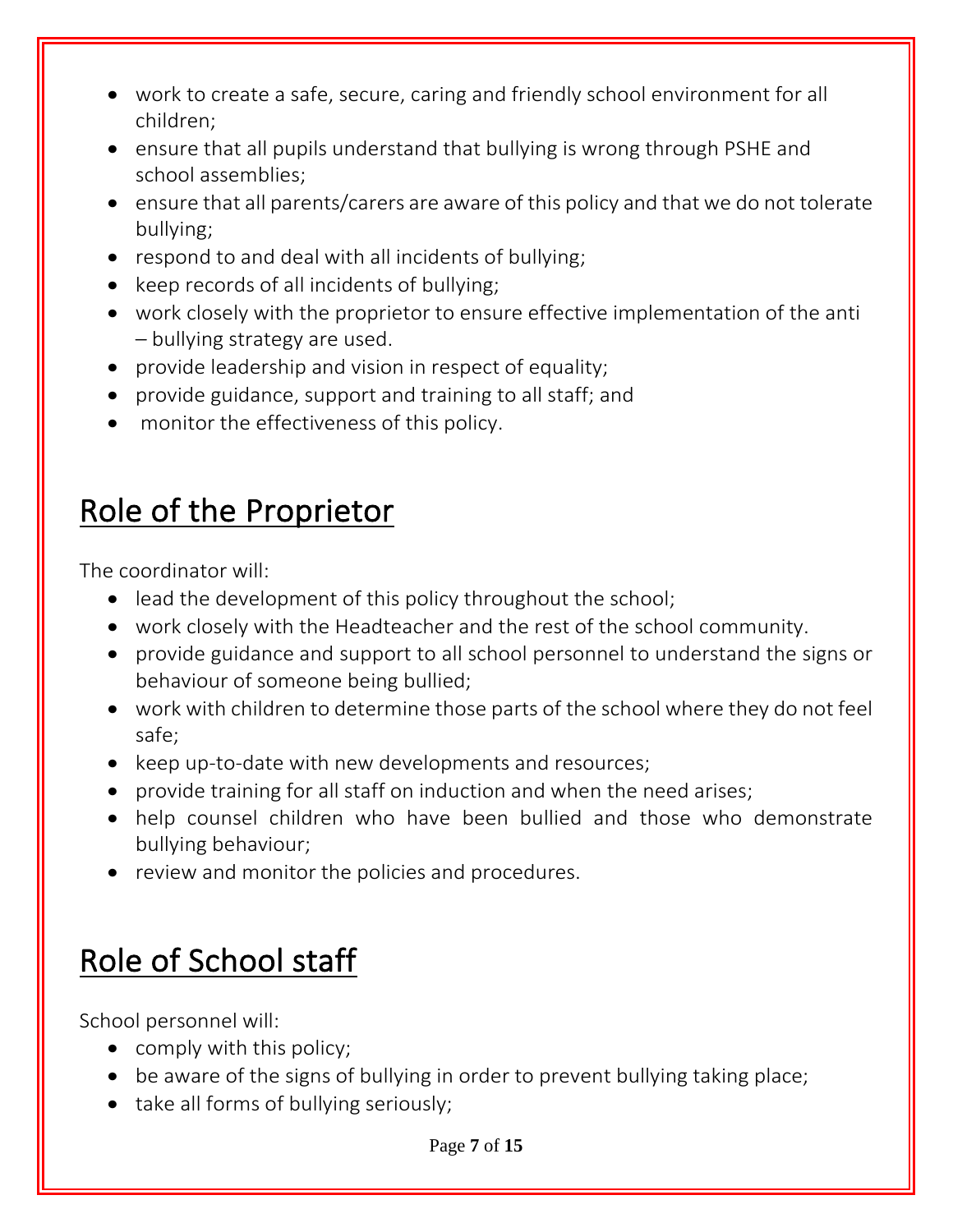- encourage pupils to report any incidents of bullying to any member of the school staff
- report all incidents of bullying;
- raise awareness of the wrongs of bullying through PSHE & RSE
- use preventative strategies such as assembly, break time, lunch time, E Safety lessons.
- undertake the appropriate training;
- implement the school's equalities policy and schemes;
- report and deal with all incidents of discrimination;
- report any concerns they have on any aspect of the school community.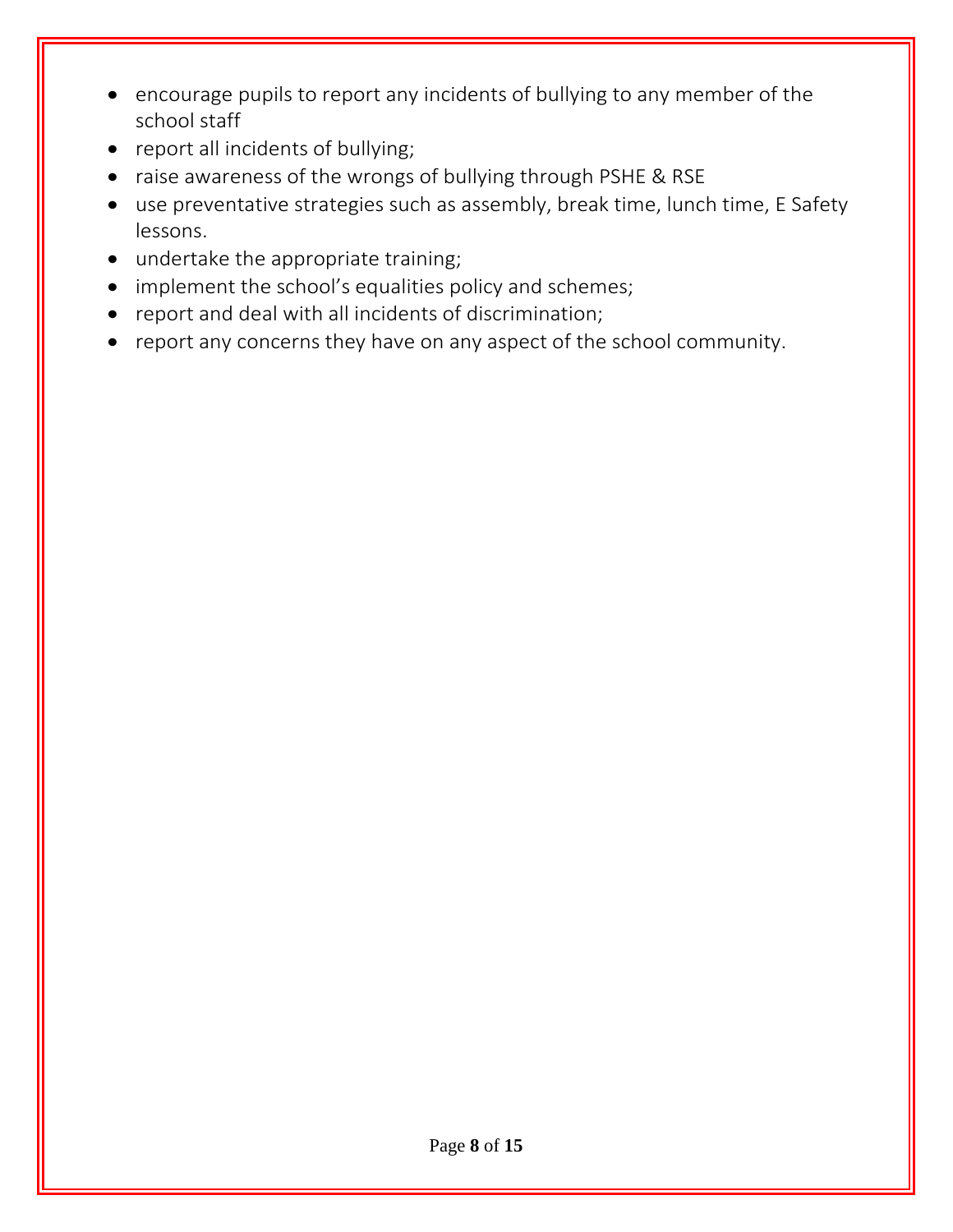## Role of Pupils

Pupils must:

- be aware of and comply with this policy;
- report if they are being bullied;
- report if they see someone being bullied;
- discuss ways of preventing bullying through school assemblies.
- listen carefully to all instructions given by the teacher;
- ask for further help if they do not understand;
- treat others, their work and equipment with respect;
- talk to others without shouting and will use language which is neither abusive nor offensive;
- support the school Code of Conduct and guidance necessary to ensure the smooth running of the school;
- take part in questionnaires and surveys.

### Role of Parents

Parents must:

- be aware of and support this policy;
- report to the school any concerns they have of their child being bullied;
- be assured that the school will deal with all incidents of bullying;
- be assured that they will be informed of incidents and will be involved in discussions;
- be asked to take part in periodic surveys conducted by the school; and
- support the school Code of Conduct and guidance necessary to ensure smooth running of the school.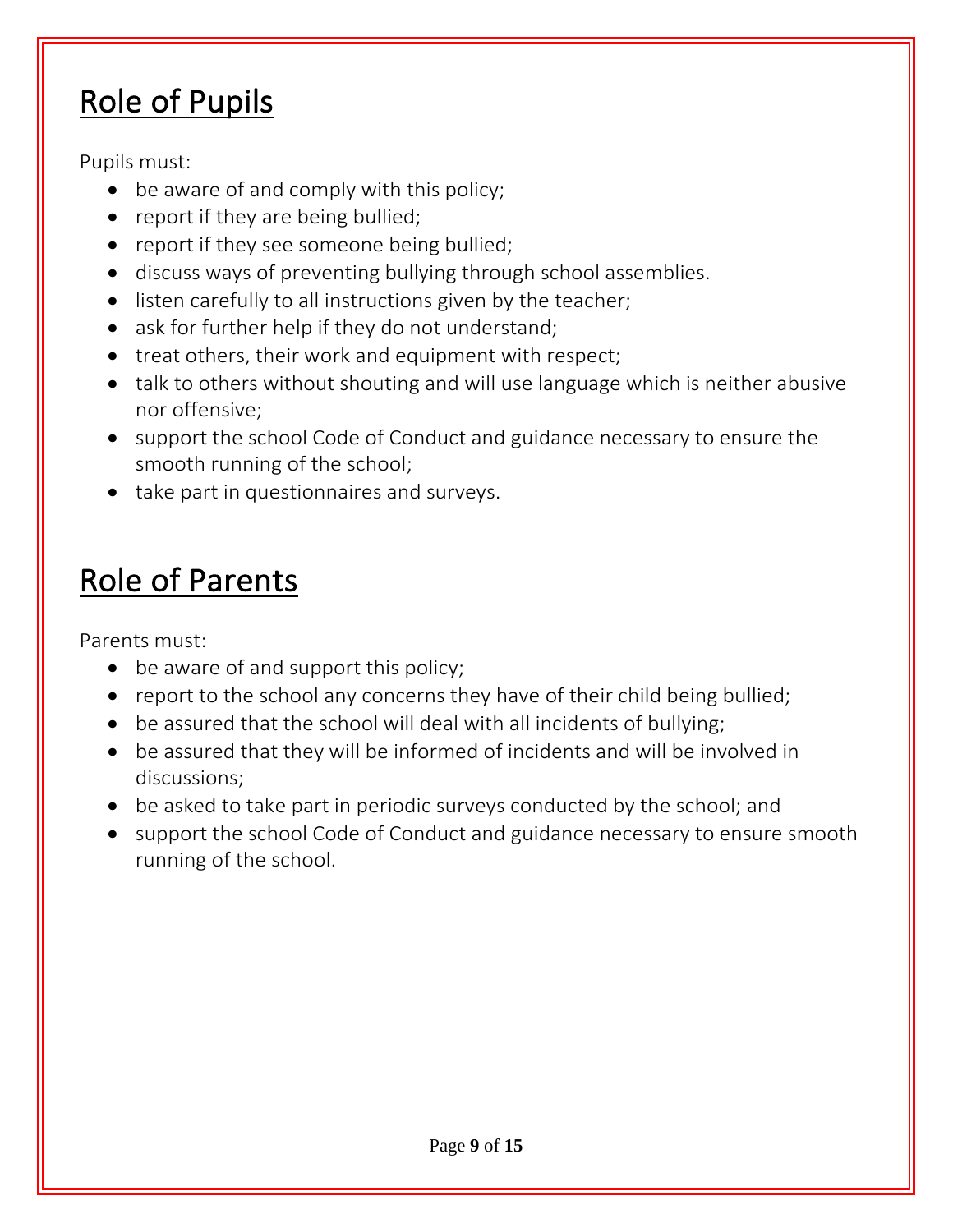#### Training for School staff

School personnel will undertake training in:

- E- Safety Training
- what is bullying?
- types of bullying such as cyberbullying, bullying, bullying of children with special educational needs, homophobic bullying and bullying around race, religion and culture;
- recognising bullying;
- anti-bullying strategies;
- how to deal with a bullying incidents;
- Refer any children needing additional support to outside agencies.
- working and co-operating with parents and carers.

We ensure all school staff have equal chances of training, career development and promotion.

Periodic training will be organised for all school personnel so that they are kept up-todate with new information and guidelines concerning equal opportunities.

#### Incidents

- All reported incidents are investigated and dealt with.
- Parents are informed of all events and what actions have been taken.
- Records will be kept of all incidents and their outcomes.

## Raising Awareness of this Policy

We will raise awareness of this policy via:

- the school website;
- meetings with parents such as introductory, transition, parent-teacher consultations and periodic curriculum workshops;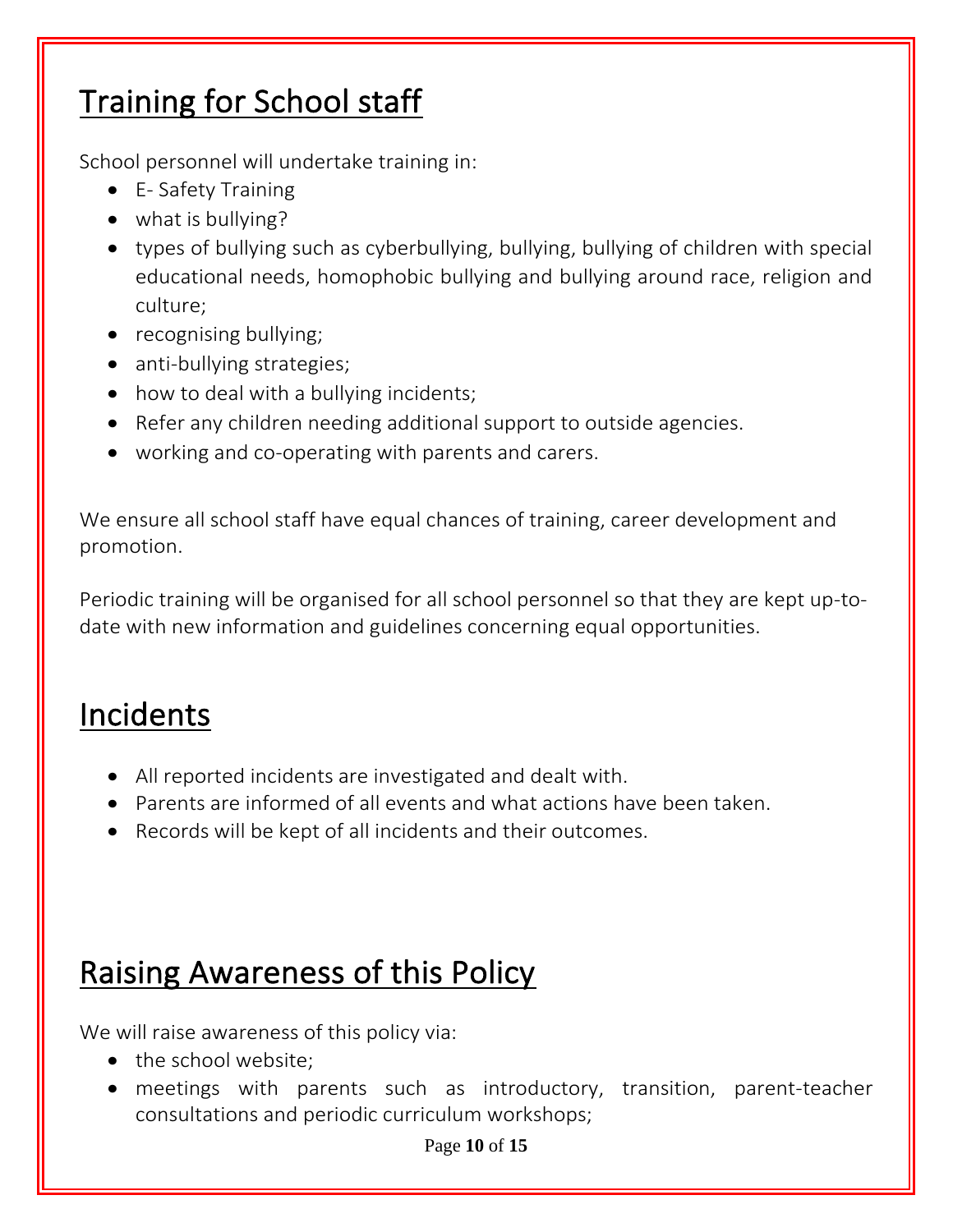- school events;
- meetings with school staff
- communications with home
- reports such annual report to parents and Headteacher; and
- information displays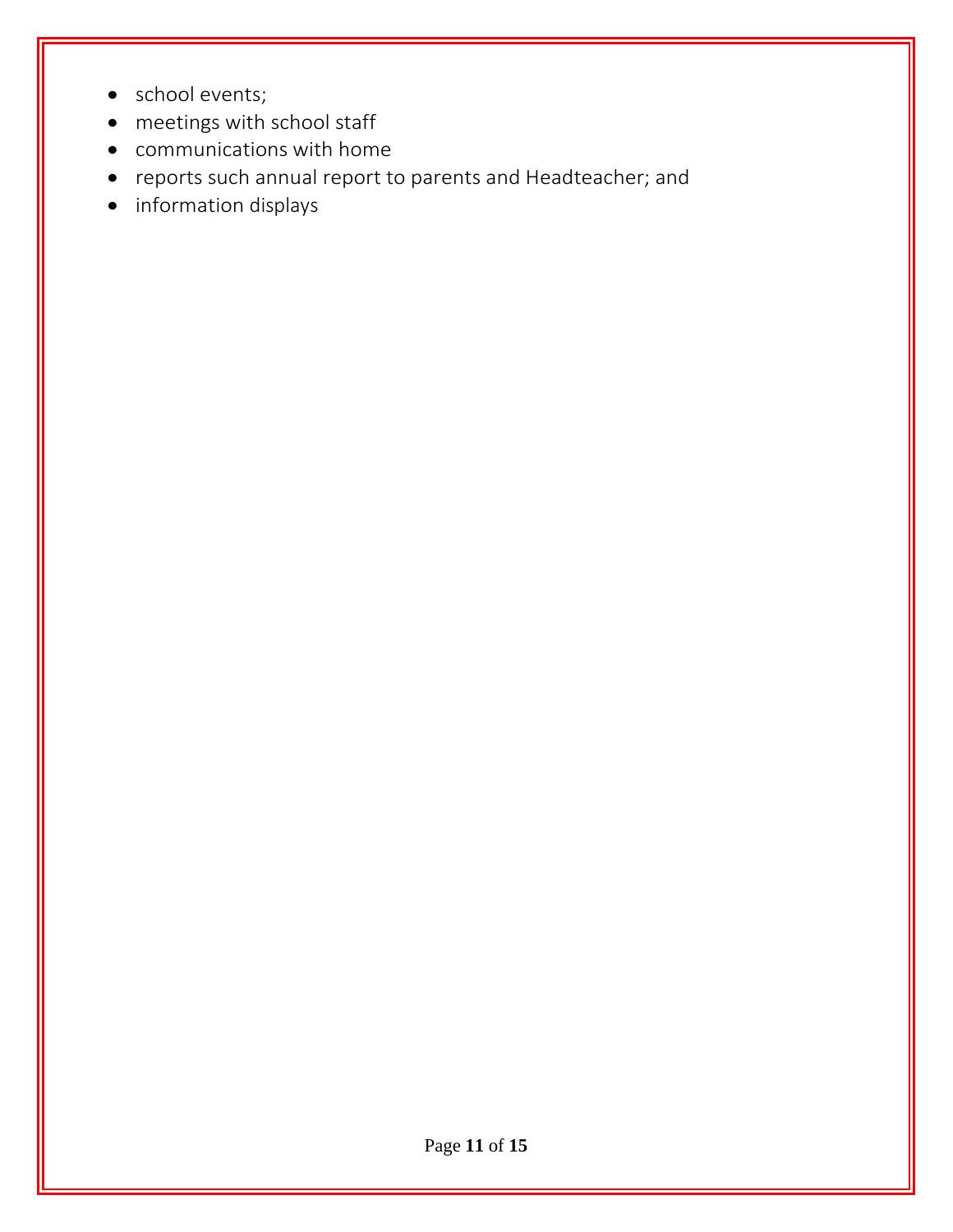Under the Equality Act 2010 we have a duty not to discriminate against people on the basis of their age, disability, gender, gender identity, pregnancy or maternity, race, religion or belief and sexual orientation. We believe that it is in line with the Equality Act 2010 as it is fair, it does not prioritise or disadvantage any pupil and it helps to promote equality at this school.

#### Monitoring the Effectiveness of the Policy

The practical application of this policy will be reviewed annually or when the need arises by the Proprietor or the Headteacher.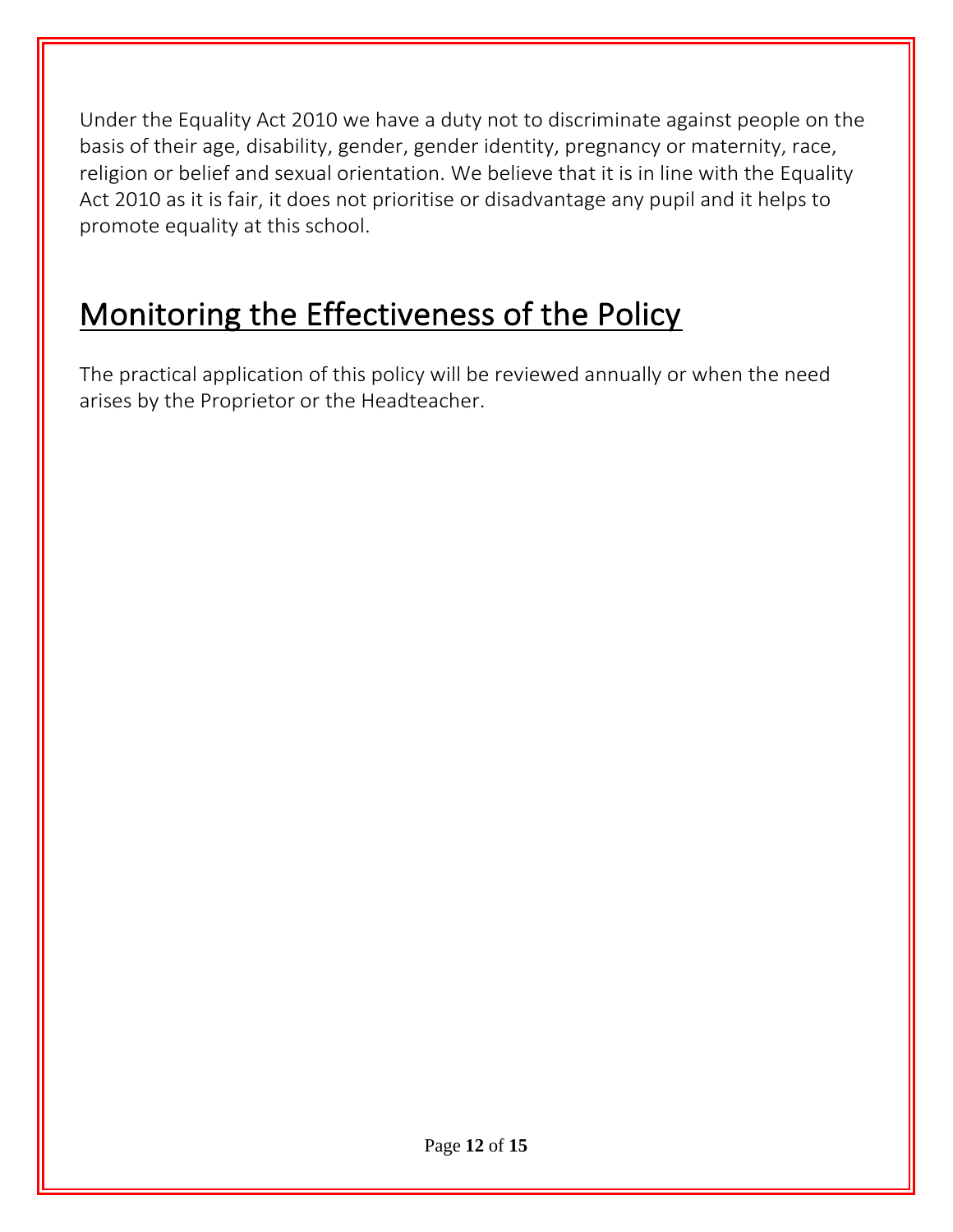## **Bullying incident report form**

| <b>Incident details</b>                                                  |                                |                                                                       |  |  |
|--------------------------------------------------------------------------|--------------------------------|-----------------------------------------------------------------------|--|--|
| Date of incident                                                         |                                | Time of incident                                                      |  |  |
| Location / event                                                         |                                |                                                                       |  |  |
| Where did the<br>incident occur?                                         | Sports playing area<br>Online  | Changing rooms<br>Toilet                                              |  |  |
| Nature / type of incident                                                |                                |                                                                       |  |  |
| Extortion                                                                |                                | Written                                                               |  |  |
| Isolation - being ignored or left out                                    |                                | Possessions - kit taken or damaged                                    |  |  |
| Physical - being hit or hurt                                             |                                | Forced into actions against will / hazing                             |  |  |
| Verbal - name-calling, taunting,<br>mocking, threatening                 |                                | Cyber - online, social media, email, text,<br>posting photos / videos |  |  |
| Spreading rumours                                                        |                                | Other (specify):                                                      |  |  |
|                                                                          |                                |                                                                       |  |  |
| Are there<br>indications that                                            | General appearance / demeanour | Race / ethnic origin                                                  |  |  |
| the incident was<br>motivated by any<br>of these? Tick all<br>that apply | Disability / SEN               | Sexual orientation                                                    |  |  |
|                                                                          | Gender / sexism                | Home circumstances                                                    |  |  |
|                                                                          | Religion                       | Sports ability                                                        |  |  |

| Name | Gender* | Role* |
|------|---------|-------|
|      |         |       |
|      |         |       |
|      |         |       |
|      |         |       |
|      |         |       |